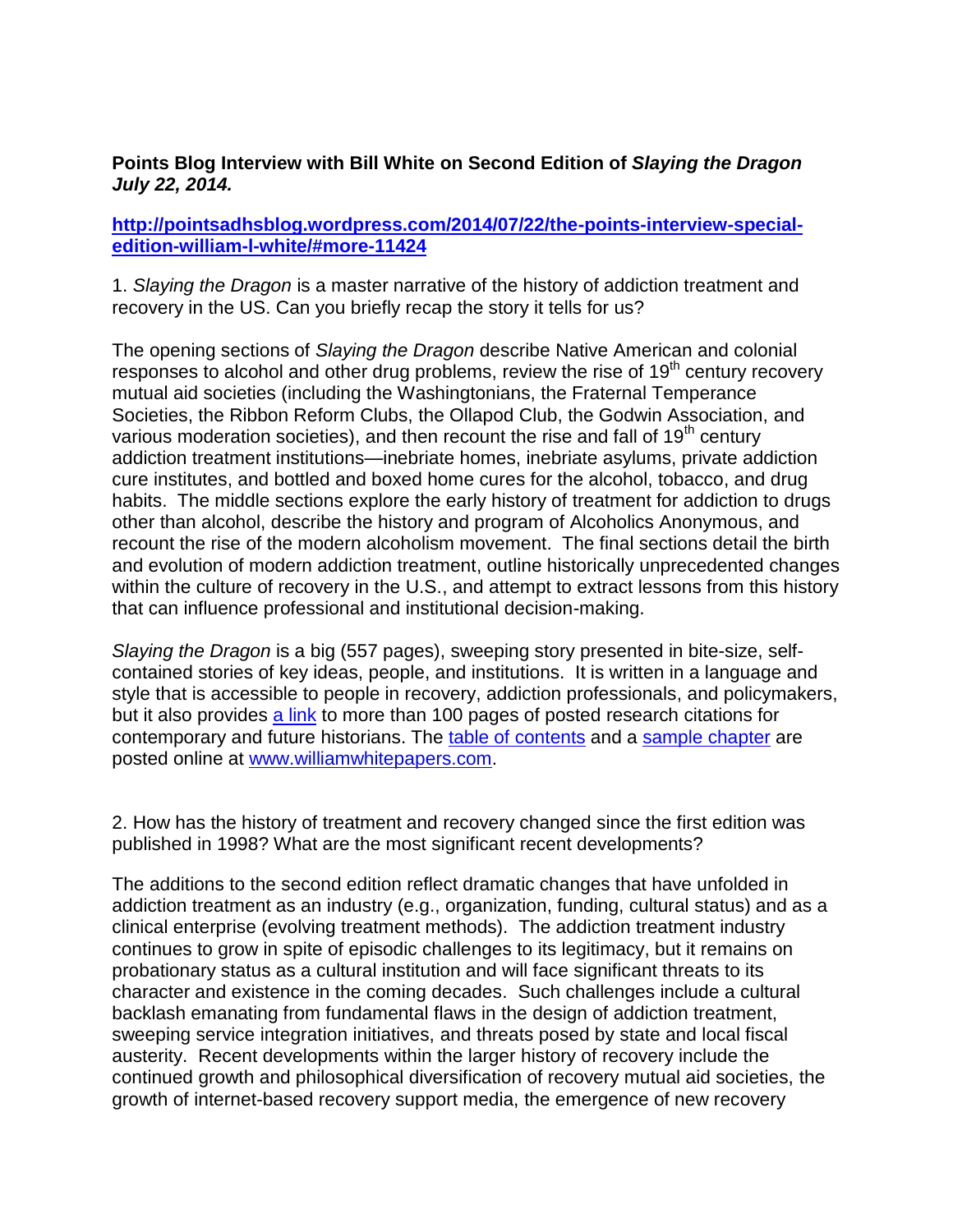support institutions (recovery community centers, residences, schools, industries, ministries, cafes, etc.), and the birth and maturation of a new recovery advocacy movement. And of course, we have had the rapid acceleration of addiction research that has heightened tensions between what we know about the nature and resolution of alcohol and other drug problems and the frontline clinical practices found in most addiction treatment programs.

## 3. The new edition includes 150 photographs. Which is your favorite, and why?

I have two favorites. The first is the 1891 cover photo of the founding members of the Keeley League (a patient mutual aid society established within the Keeley Institutes) standing under a sign that reads, "The law must recognize a leading fact, medical not penal treatment reforms the drunkard." After nearly three decades of trying as a society to once again incarcerate our way out of addiction problems, I find that photo a visual commentary on our failure to listen to history and a testament to the primitive forces that drive addiction-related social policy.

My second favorite is a 1915 temperance poster entitled "The Home of an Indulgent Mother" showing a mother and her son at the top of a set of stairs with each step noting a step toward the slippery slope to "A Drunkard's Grave." The downward steps—one of many American alcoholism progression charts—include piecing between meals; plenty of pickles and pork; candies and rich pastries; tea, coffee and coca, sodas and ginger ale, tobacco and cigarettes; cards, dice, and pool; and liquor and strong drink." That photo reflects my fascination with the history of factors thought to cause addiction over the past three centuries as well as the many bizarre and potentially lethal methods claimed as addiction cures.

4. The press release hints that the new edition offers a "critique of current approaches to treatment." What is your assessment of the present-day treatment infrastructure?

The institutional infrastructure of addiction treatment is quite vulnerable, as indicated by limited funding diversification, aging leadership, workforce development challenges (including high clinician turnover), weak capacity for implementation of evidence-based innovations in treatment, and weak technological capabilities to face the growing integration of addiction treatment, mental health and primary healthcare. But the cultural fate of addiction treatment may well be dictated by a more fundamental flaw in the very design of addiction treatment and the field's capacity or incapacity to respond to that design flaw. Modern addiction treatment emerged as an acute care model of intervention focused on biopsychosocial stabilization. This model can work quite well for people with low to moderate addiction severity and substantial recovery capital, but it is horribly ill-suited for those entering treatment with high problem severity, chronicity, and complexity and low recovery capital. With the majority of people currently entering specialized addiction treatment with the latter profile, the acute care model's weaknesses are revealed through data reporting limited treatment attraction and access, weak engagement, narrow service menus, ever-briefer service durations, weak linkages to indigenous recovery support services, the marked absence of sustained post-treatment recovery checkups, and the resulting high rates of post-treatment